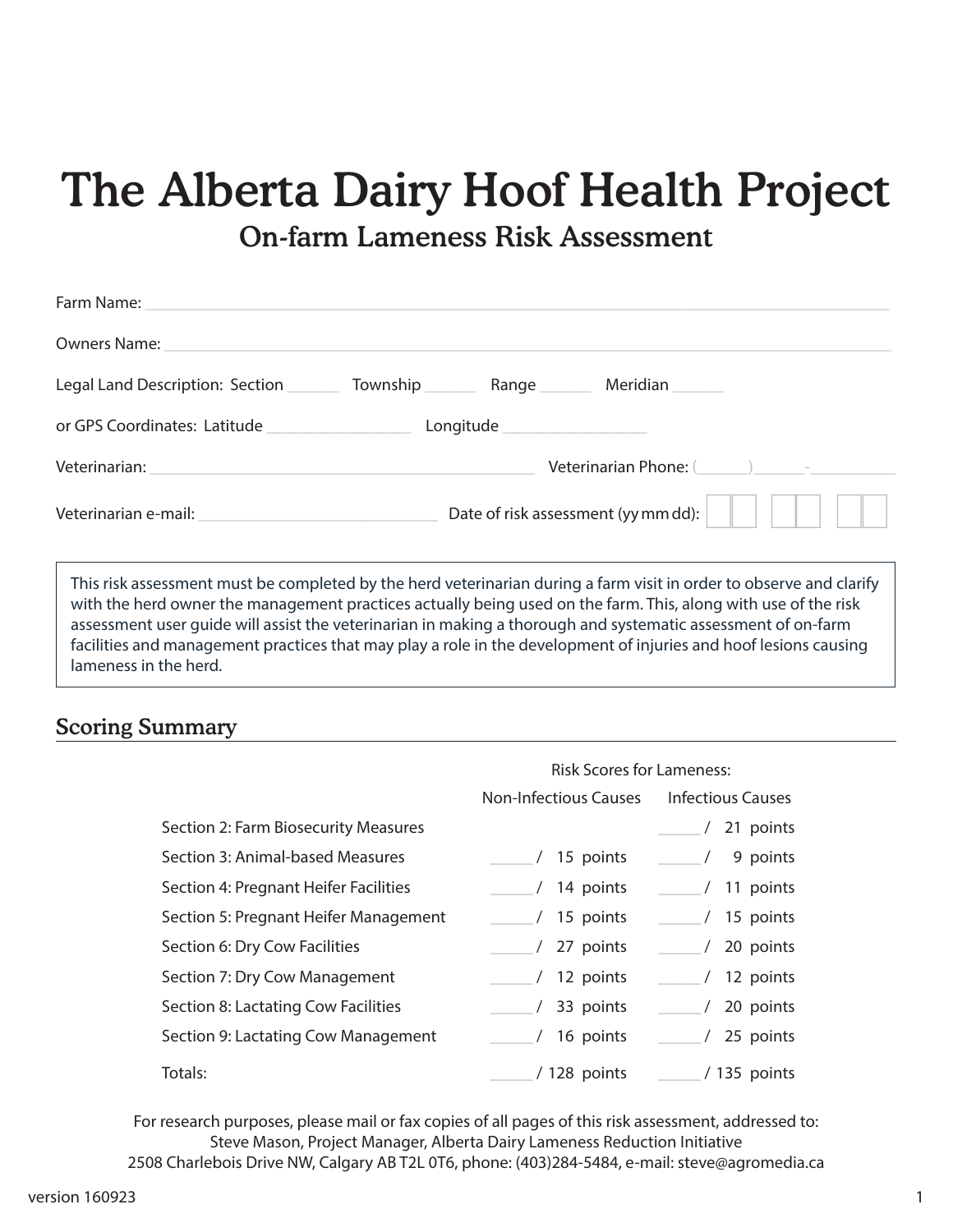## Section 1: General Farm Information

| 1.1 | Date of last Hoof Health risk assessment (leave blank if this is the first RA) (yy mm dd):                                                     |
|-----|------------------------------------------------------------------------------------------------------------------------------------------------|
|     | Free stall<br>Tie stall/Stanchion<br>1.2 Type of housing for milking cows:<br>Loose Housing                                                    |
|     | Tie stall / Pipeline<br>Herringbone Parlour<br>Parallel Parlour<br>1.3 Type of milking system:                                                 |
|     | Tandem Parlour<br><b>Rotary Parlour</b><br>Robot<br>Other                                                                                      |
|     | 1.4 Number of: Lactating Cows:<br>Dry Cows:<br>Breeding Bulls:                                                                                 |
|     | Pre-weaned Heifer Calves: _________ Weaned to First Calving Heifers: _________ Bull Calves:                                                    |
|     | 1.5 Is this herd on DHI?<br>Yes<br>No<br>If yes, record the herd DHI number _                                                                  |
| 1.6 | Average daily milk production per cow: ________ kg/cow/day                                                                                     |
| 1.7 | Does the farm have and regularly use its own trimming chute?<br>No<br>Yes                                                                      |
|     | Dry Cows<br>1.8 Which animals are hoof trimmed on a regular schedule?<br><b>Pregnant Heifers</b>                                               |
|     | <b>Lactating Cows</b><br>There is no regular trimming schedule                                                                                 |
|     | 1.9 Who does the regular (scheduled) hoof trimming?<br>Farm Staff<br><b>Professional Trimmer</b>                                               |
|     | Farm Staff<br>1.10 Who does the emergency hoof trimming?<br><b>Professional Trimmer</b>                                                        |
|     | <b>Section 2. Farm Biosecurity Practices</b>                                                                                                   |
|     |                                                                                                                                                |
| 2.1 | In the past year, have external cattle been brought onto your farm?                                                                            |
|     | Yes, from 1 source<br>3<br>Yes, from multiple sources<br>$\sqrt{a}$<br>No                                                                      |
|     | 2.2 If external cattle have been brought onto your farm, were the source herds free of digital                                                 |
|     | dermatitis?<br>Yes<br>3<br>No or don't know<br>$\Omega$                                                                                        |
|     | 2.3 Do you require farm visitors to wear freshly-laundered, disposable or farm-supplied coveralls?                                             |
|     | $\mathbf 0$<br>Yes<br>3<br>No                                                                                                                  |
|     | 2.4 Do you require farm visitors to disinfect their footwear when they arrive on your farm or<br>to wear disposable or farm-supplied footwear? |
|     | Yes<br>No<br>$\Omega$<br>3                                                                                                                     |
|     | 2.5 Are heifers (before first calving) ever exposed to manure from lactating or dry cows?                                                      |
|     | $\overline{0}$<br>No<br>3<br>Yes                                                                                                               |
|     | 2.6 Does your hoof trimmer clean his chute and tools before entering your premises?                                                            |
|     | Don't know<br>Yes<br>3<br>No<br>$\overline{0}$                                                                                                 |
|     | 2.7 Are trimming tools disinfected after trimming each animal?<br>Don't know<br>Yes<br>3<br>No<br>$\overline{0}$                               |

Total risk score for infectious causes of lameness based on farm biosecurity practices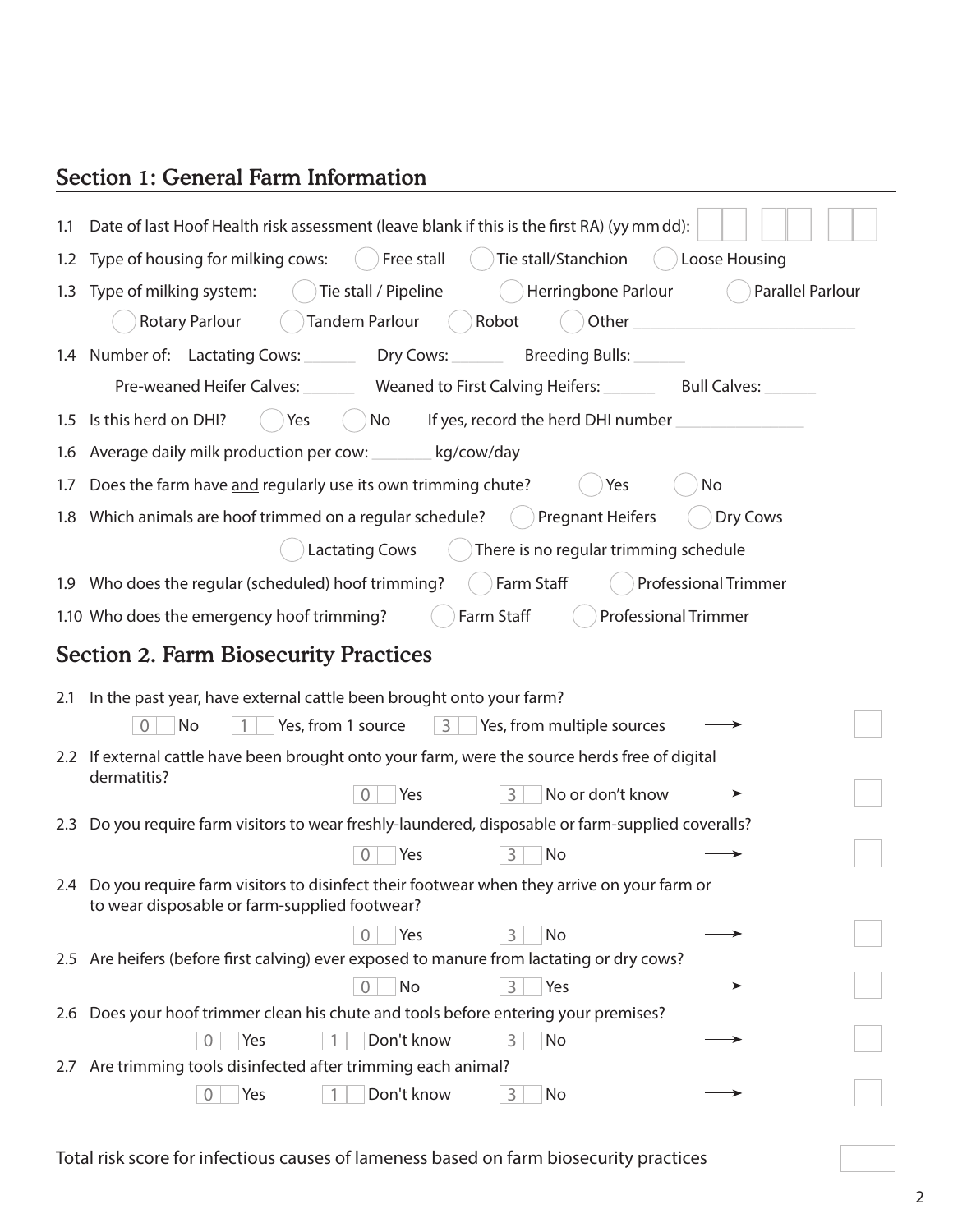## Section 3: Animal-based Measures

| From proAction Animal Care Assessment performed by third party on date (yy mm dd):                                                        |
|-------------------------------------------------------------------------------------------------------------------------------------------|
| 3.1 % of assessed cattle scoring 'Requires Corrective Action' for Body Condition:<br>$\%$                                                 |
| $\Omega$                                                                                                                                  |
| 3.2 % of assessed cattle scoring 'Requires Corrective Action' for Hock Injuries: _______ %                                                |
| $\Omega$                                                                                                                                  |
| 3.3 % of assessed cattle scoring 'Requires Corrective Action' for Knee Injuries: _______ %                                                |
| $\boxed{3}$ more than 25%<br>16% to 25%<br>$\overline{0}$<br>less than 5% $\vert$ 1 $\vert$<br>5% to 15%<br>$\overline{2}$                |
| 3.4 % of assessed cattle scoring 'Requires Corrective Action' or 'Monitor' for Lameness: _______ %                                        |
| 16% to 25% $\begin{array}{ c c c } \hline 3 & \text{more than 25\%} \hline \end{array}$<br>less than 5%   1   5% to 15%   2  <br>$\Omega$ |
| 3.5 Are hoof trimming records kept?                                                                                                       |
| Yes (answer questions 3.5a and 3.5b) $\vert 3 \vert$ No (go to section 4)<br>$\Omega$                                                     |
| 3.5a Percentage of all cows trimmed in the past year that were treated for the following<br>claw horn lesions:                            |
| Sole ulcer: ________ % Sole Hemorrhage: _______ % Toe Ulcer: _______ %                                                                    |
| White Line Lesion: 4.6 % 9.6 More Total Claw Horn Lesions                                                                                 |
| <b>Total Claw Horn Lesions:</b>                                                                                                           |
| 16% to 25% $3 \times 100$ more than 25%<br>less than 5%<br>5% to 15%<br>$\vert 1 \vert$<br>$2 \mid$<br>$\bigcap$                          |
| 3.5b Percentage of all cows trimmed in the past year that were treated for the following<br>infectious claw lesions:                      |
| Digital Dermatitis: 400 % Interdigital Dermatitis: 400 %                                                                                  |
| Foot Rot: %<br>Total Infectious Claw Lesions<br>$\%$                                                                                      |
| <b>Total Infectious Claw Lesions:</b>                                                                                                     |
| less than 5%<br>5% to 15%<br>16% to 25%<br>more than 25%<br>2<br>$\vert 3 \vert$<br>$\overline{0}$<br>$\vert 1 \vert$                     |
| Total risk score for non-infectious causes of lameness based on animal-based measures                                                     |
| Total risk score for infectious causes of lameness based on animal-based measures                                                         |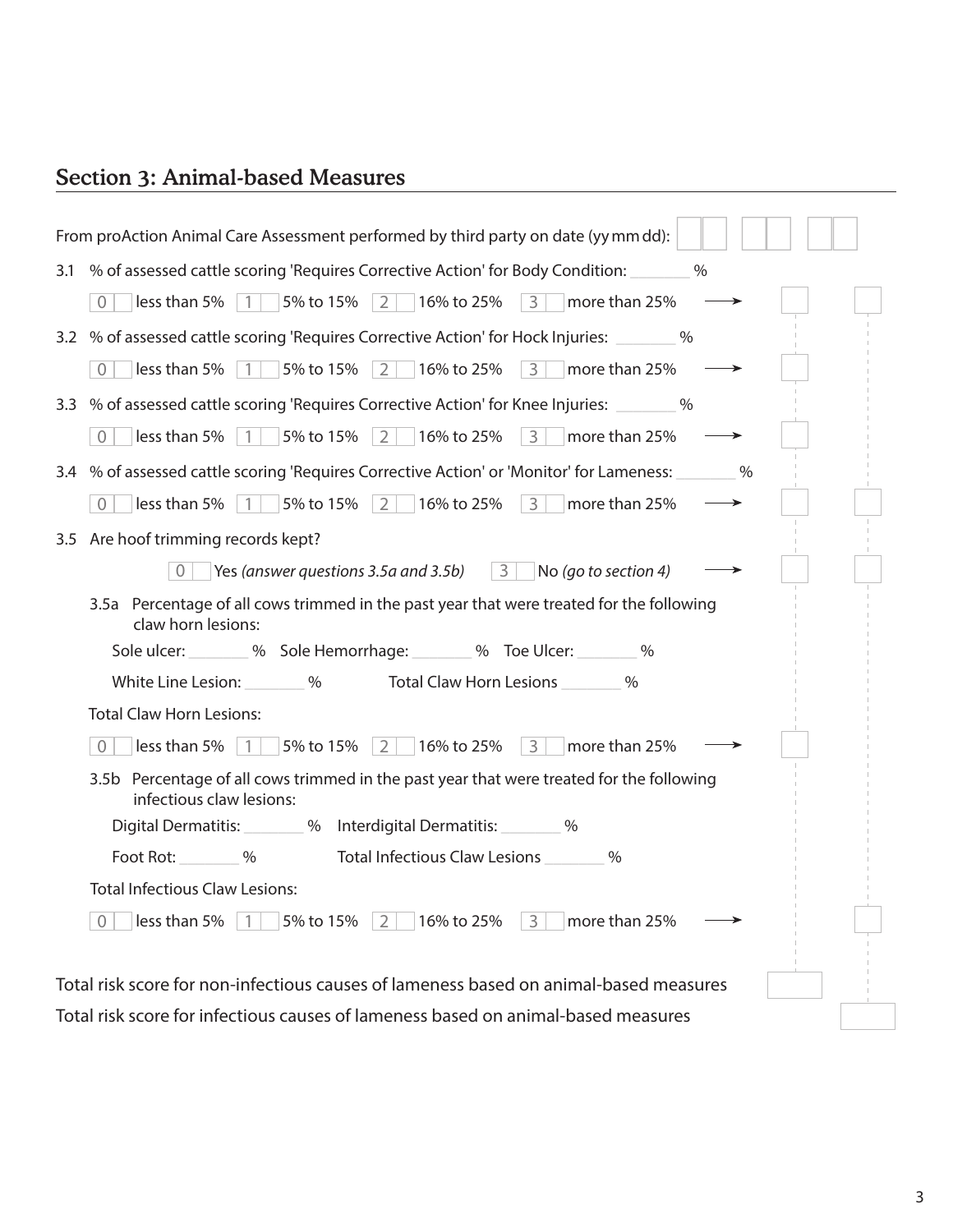## Section 4: Facilities for Pregnant Heifers before First Calving

| 4.1 | What type of facility are pregnant heifers housed in?                                                                                                                                |  |
|-----|--------------------------------------------------------------------------------------------------------------------------------------------------------------------------------------|--|
|     | pasture, corral or loose housing (no stalls)<br>tie stalls or free stalls<br>$\overline{0}$<br>2                                                                                     |  |
|     | If loose housing (no stalls), what type of foundation (under bedding) are pregnant<br>4.1a<br>heifers housed on?                                                                     |  |
|     | stone-free ground, sand, bedded pack or pasture<br>rubber<br>$\overline{0}$                                                                                                          |  |
|     | concrete $ 3 $<br>$\vert N \vert$<br>$\overline{2}$<br>rough frozen or stoney ground<br>not applicable                                                                               |  |
|     | 4.2 On average, how deep is the bedding in loose housing areas or stalls?                                                                                                            |  |
|     | $\overline{0}$<br>pasture or more than 10 cm (4 in)<br>6 to 10 cm (2.5 to 4 in)                                                                                                      |  |
|     | 3<br>less than 2 cm (1 in)<br>$\overline{2}$<br>2 to 5 cm (1 to 2 in)                                                                                                                |  |
|     | 4.3 How wet is the bedding and/or ground in the pregnant heifer facility?                                                                                                            |  |
|     | $\sqrt{a}$<br>$\overline{2}$<br>moderately wet<br>3<br>dry<br>damp<br>very wet                                                                                                       |  |
|     | 4.4 How slippery is the flooring or ground?                                                                                                                                          |  |
|     | moderately<br>not at all<br>slightly<br>$\overline{0}$<br>3<br>very                                                                                                                  |  |
| 4.5 | Score the amount of dried manure on the outside of one hind leg of each of 10 heifers,<br>referring to the sketches below:                                                           |  |
|     | Heifer<br>5<br>10<br>Total<br>6<br>7<br>8<br>9<br>2<br>3<br>4<br>Score                                                                                                               |  |
|     |                                                                                                                                                                                      |  |
|     | Score 3<br>Score 0<br>Score 1<br>Score 2                                                                                                                                             |  |
|     | total less than 5<br>total 6 to 10<br>total 11 to 20<br>3<br>total 21 to 30 $-$<br>2<br>0                                                                                            |  |
|     | 4.6 Are pregnant heifers housed in loose housing (no stalls) moved to free-stalls or tie-stalls<br>after calving (i.e., are they expected to immediately adapt to using stalls)?     |  |
|     | No<br>Yes<br>not applicable                                                                                                                                                          |  |
|     |                                                                                                                                                                                      |  |
|     | Total risk score for non-infectious causes of lameness based on pregnant heifer facilities<br>Total risk score for infectious causes of lameness based on pregnant heifer facilities |  |

Total risk score for infectious causes of lameness based on pregnant heifer facilities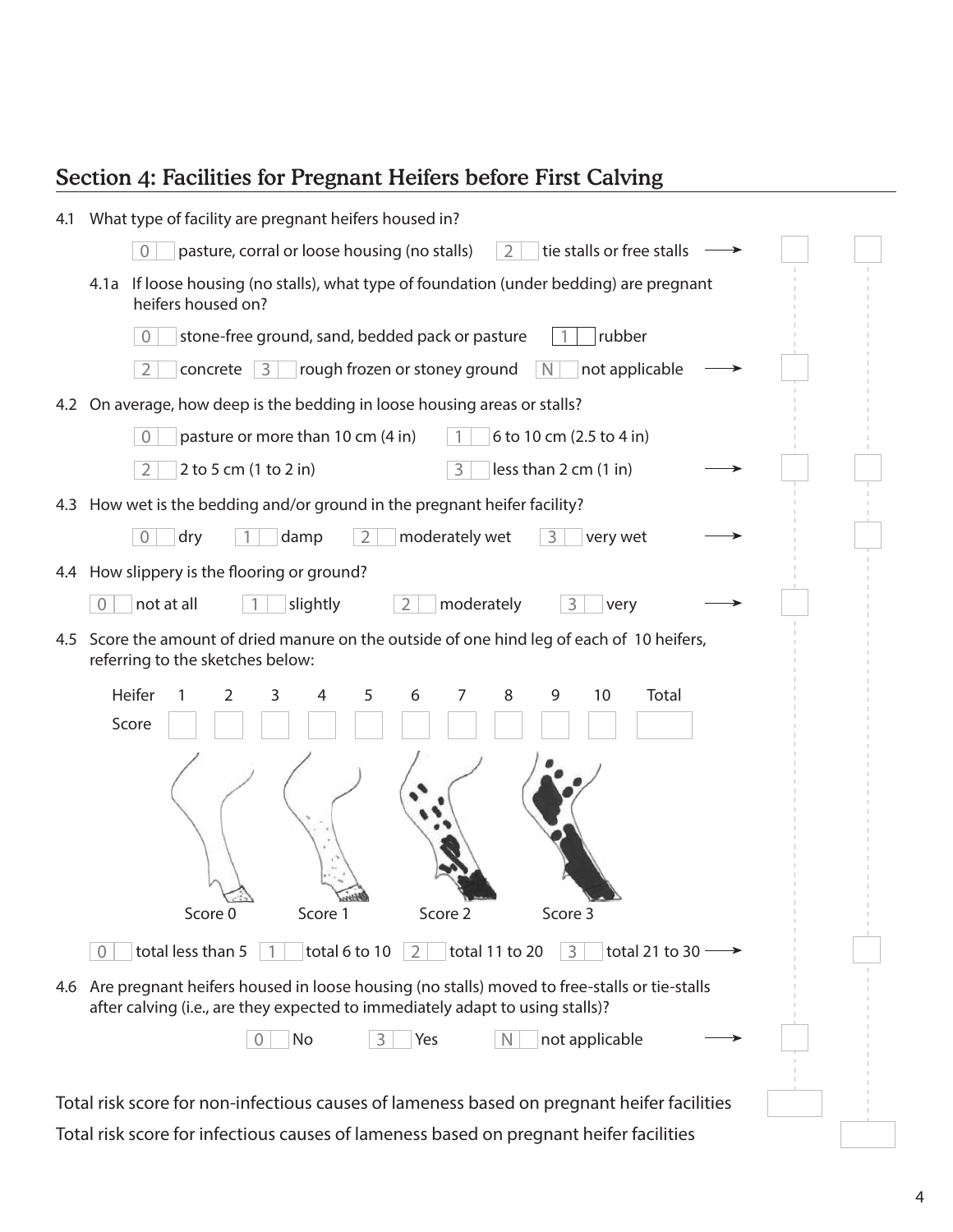## Section 5: Management Practices for Pregnant Heifers before First Calving

| 5.1 | What percentage of pregnant heifers have their hooves examined and/or trimmed before<br>calving?                                                                          |  |  |  |  |
|-----|---------------------------------------------------------------------------------------------------------------------------------------------------------------------------|--|--|--|--|
|     | more than 80%<br>50 to 80%<br>less than 50%<br>0%<br>$\Omega$<br>2                                                                                                        |  |  |  |  |
| 5.2 | On average, how often are the hooves of a pregnant heifer examined and/or trimmed?                                                                                        |  |  |  |  |
|     | at least once, more than 1 month before calving<br>$\sqrt{a}$                                                                                                             |  |  |  |  |
|     | once, within 1 month of calving<br>3<br>never                                                                                                                             |  |  |  |  |
| 5.3 | How do you decide when to examine pregnant heifers for injuries or hoof lesions?                                                                                          |  |  |  |  |
|     | when limping or at scheduled exam<br>only when an animal is seen to be limping<br>$\overline{0}$                                                                          |  |  |  |  |
|     | only at scheduled examination<br>animals are never examined<br>$\overline{2}$<br>3                                                                                        |  |  |  |  |
| 5.4 | When cows are identified as lame or when a visible lesion is seen, when are they treated?                                                                                 |  |  |  |  |
|     | immediately<br>within 1 week after detection                                                                                                                              |  |  |  |  |
|     | at next trimmer visit<br>3<br>not treated                                                                                                                                 |  |  |  |  |
| 5.5 | Are dry cows and pregnant heifers housed together?                                                                                                                        |  |  |  |  |
|     | No<br>3<br>Yes                                                                                                                                                            |  |  |  |  |
| 5.6 | Are pregnant heifers introduced to higher dietary concentrate levels at least 2 weeks<br>before calving to provide a smooth transition from close-up to lactation ration? |  |  |  |  |
|     | 3<br>No<br>Yes<br>$\Omega$                                                                                                                                                |  |  |  |  |
|     | Total risk score for non-infectious causes of lameness based on pregnant heifer management                                                                                |  |  |  |  |
|     | Total risk score for infectious causes of lameness based on pregnant heifer management                                                                                    |  |  |  |  |
|     |                                                                                                                                                                           |  |  |  |  |

5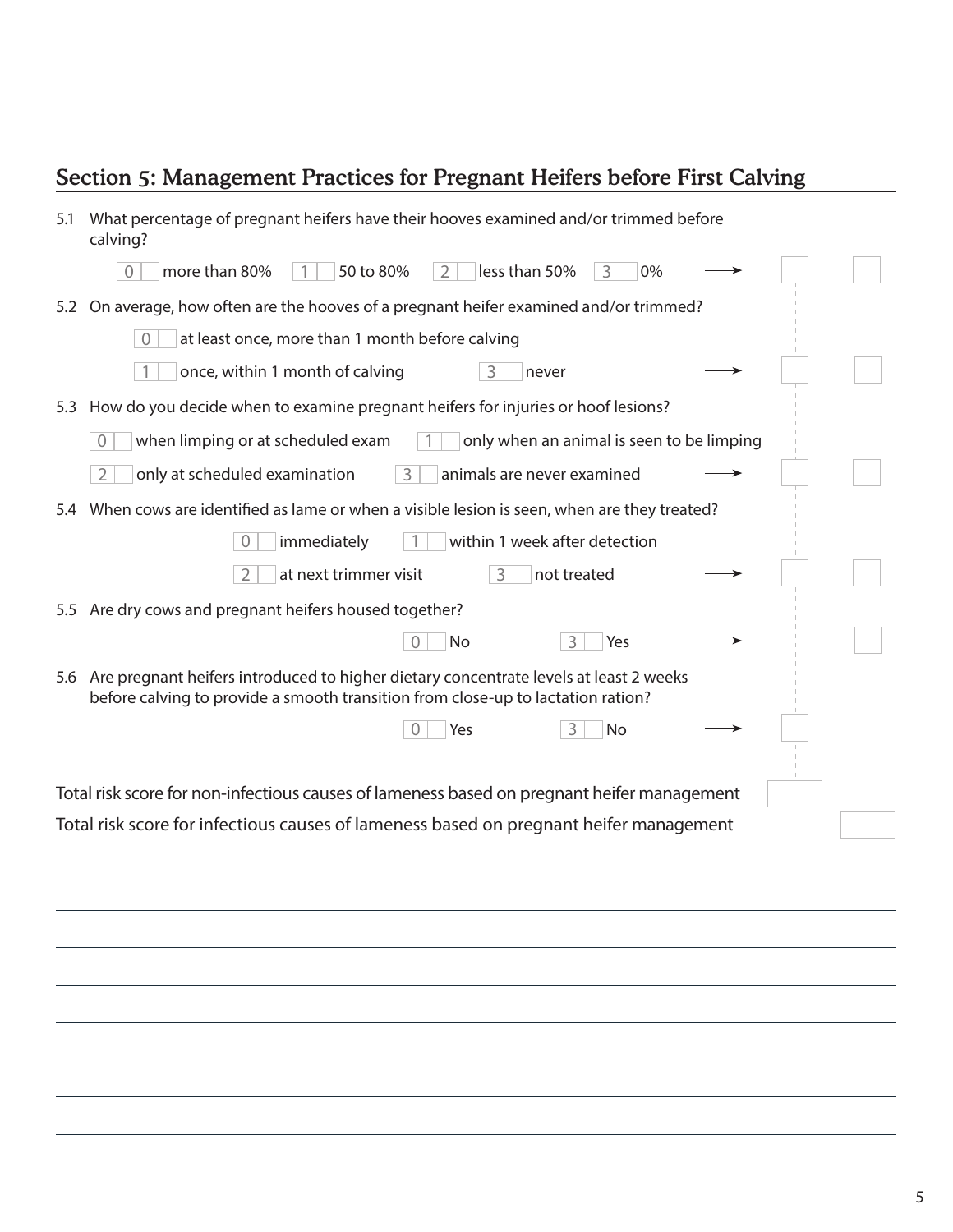## Section 6: Facilities for Dry Cows

| 6.1 What type of facility are dry cows housed in?                                                                                                                                                                                                        |  |
|----------------------------------------------------------------------------------------------------------------------------------------------------------------------------------------------------------------------------------------------------------|--|
| pasture, corral or loose housing (no stalls)<br>tie stalls or free stalls<br>$\overline{2}$                                                                                                                                                              |  |
| If loose housing (no stalls), what type of foundation (under bedding) are dry cows<br>6.1a<br>housed on?                                                                                                                                                 |  |
| stone-free ground, sand, bedded pack or pasture<br>rubber<br>$\Omega$                                                                                                                                                                                    |  |
| $\overline{2}$<br>rough frozen or stoney ground<br>not applicable<br>concrete $ 3$<br><sup>N</sup>                                                                                                                                                       |  |
| If loose housing (no stalls), how much resting space is provided for each dry cow?<br>6.1 <sub>b</sub><br>more than 120 ft <sup>2</sup> (11.2 m <sup>2</sup> )<br>100 - 120 ft <sup>2</sup> (9.3 - 11.2 m <sup>2</sup> )<br>$\overline{1}$<br>$\bigcirc$ |  |
| less than 100 ft <sup>2</sup> (9.3m <sup>2</sup> )<br>$\overline{2}$<br>$\mathbb N$<br>not applicable                                                                                                                                                    |  |
| 6.1c If tie stalls or free stalls, what is the stall base (immediately under bedding)?                                                                                                                                                                   |  |
| $\overline{0}$<br>sand or soil<br>geotextile mattress or resilient mat (e.g., gel mat)                                                                                                                                                                   |  |
| hard rubber or waterbed<br>$\overline{2}$<br>not applicable<br>3<br>concrete<br>N                                                                                                                                                                        |  |
| 6.1d If free stalls, how do stall widths compare with the standards below?                                                                                                                                                                               |  |
| equal to or greater than standard<br>less than standard<br>$\overline{0}$<br>3                                                                                                                                                                           |  |
| $\mathbb N$<br>not applicable                                                                                                                                                                                                                            |  |
| 6.1e If free stalls, how do stall bed lengths compare with the standards below?                                                                                                                                                                          |  |
| equal to or greater than standard<br>less than standard<br>$\overline{0}$<br>3                                                                                                                                                                           |  |
| $\mathbb N$<br>not applicable                                                                                                                                                                                                                            |  |
| <b>Free Stall Dimension Standards</b>                                                                                                                                                                                                                    |  |
| Average Dry Cow Body Weight (lb/kg)                                                                                                                                                                                                                      |  |
| 1000/454 1200/545 1400/636 1600/726 1800/817<br>Dimension (inches/cm)<br>Measurement                                                                                                                                                                     |  |
| Stall width (divider centre to centre)<br>44/112<br>46/117<br>48/122<br>50/127<br>54/137                                                                                                                                                                 |  |
| Bed length (rear curb to brisket locator)<br>64/163<br>72/183<br>66/168<br>68/173<br>70/178                                                                                                                                                              |  |
| If free stalls, what is the stocking density for dry cows?<br>6.1f                                                                                                                                                                                       |  |
| Total number of dry cows: ________ ÷ Total number of usable stalls                                                                                                                                                                                       |  |
| dry cows per stall<br>$=$                                                                                                                                                                                                                                |  |
| more than 1.1 to 1.2<br>1 to 1.1<br>less than 1<br>2                                                                                                                                                                                                     |  |
| more than 1.2<br>$\mathbb N$<br>not applicable<br>3                                                                                                                                                                                                      |  |
|                                                                                                                                                                                                                                                          |  |
| 6.2 On average, how deep is the bedding in loose housing areas or stalls?<br>pasture or more than 10 cm (4 in)<br>6 to 10 cm (2.5 to 4 in)<br>$\overline{0}$                                                                                             |  |
| 2 to 5 cm (1 to 2 in)<br>less than 2 cm (1 in)<br>3<br>$\overline{2}$                                                                                                                                                                                    |  |
|                                                                                                                                                                                                                                                          |  |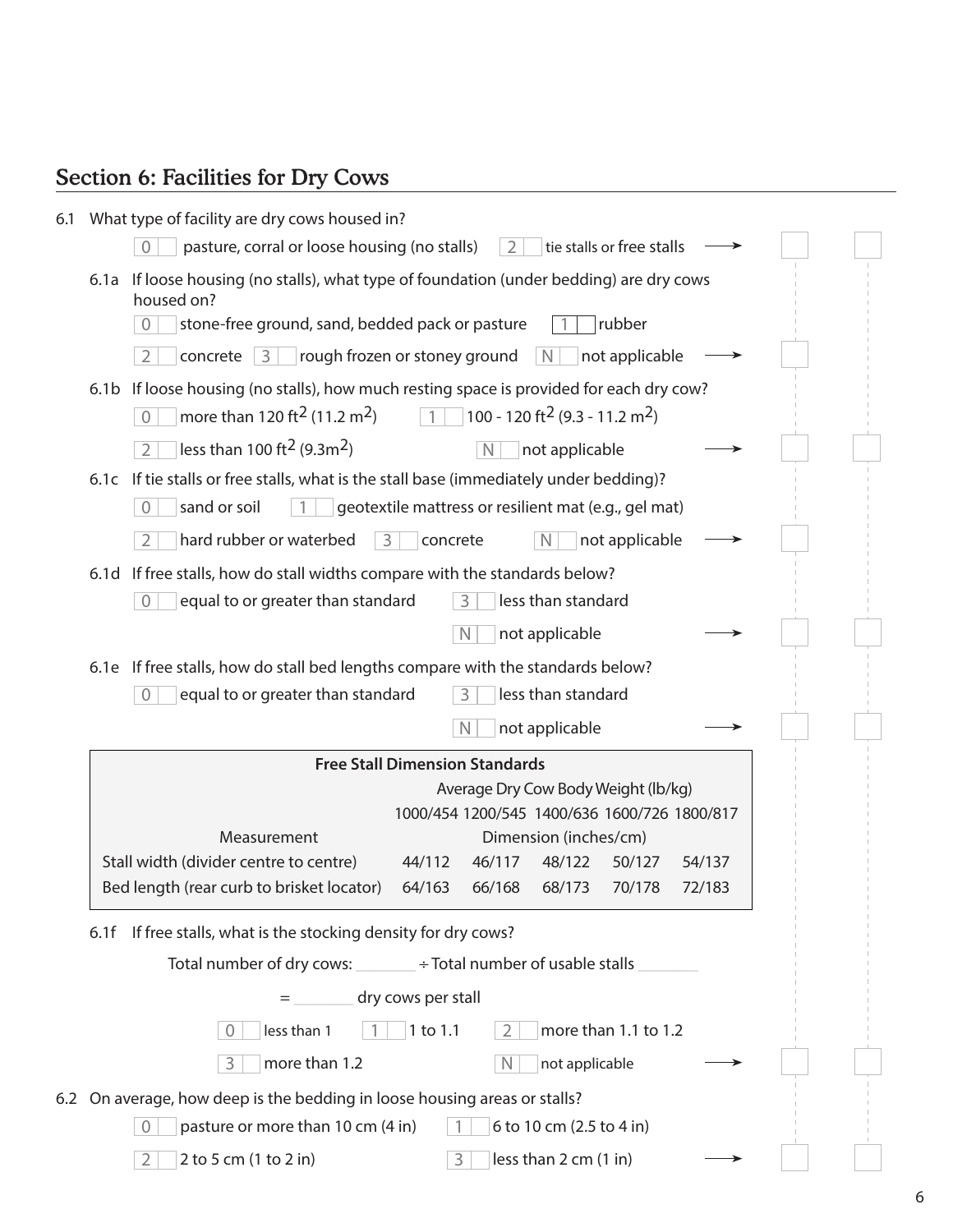| 6.3 How wet is the bedding and/or ground in the dry cow facility?<br>$\overline{2}$<br>moderately wet<br>dry<br>damp<br>very wet<br>$\overline{0}$<br>3                 |  |
|-------------------------------------------------------------------------------------------------------------------------------------------------------------------------|--|
| 6.4 What type of floor surface is in the alleys in the dry cow facility?<br>stone-free ground, sand or bedded pack<br>rubber<br>$\mathcal{L}$<br>concrete               |  |
| 6.5 What type of floor surface is on animal side of dry cow feeders?<br>stone-free ground, sand or bedded pack<br>rubber<br>2<br>concrete<br>$\overline{1}$<br>$\Omega$ |  |
| 6.6 How slippery is the flooring in dry cow traffic areas?<br>not at all<br>moderately<br>slightly<br>$\overline{2}$<br>3<br>$\Omega$<br>very                           |  |
| How much feeder space is provided per dry cow?<br>6.7                                                                                                                   |  |
| 6.7a If dry cows are at pasture:<br>pasture<br>$\Omega$                                                                                                                 |  |
| 6.7b If dry cows are fed at a post and rail feeder:                                                                                                                     |  |
| Total linear feeder space: _________ cm ÷ Total number of dry cows _<br>head                                                                                            |  |
| feeder space, cm/head                                                                                                                                                   |  |
| less than 30<br>more than 60<br>46 to 60<br>30 to 45<br>3<br>$\Omega$<br>2                                                                                              |  |
| 6.7c If dry cows are fed at headlocks:                                                                                                                                  |  |
| Total number of dry cows $\_\_\_\_\$ head $\div$ Total number of headlocks                                                                                              |  |
| dry cows/headlock                                                                                                                                                       |  |
| $\overline{3}$<br>less than 1.0<br>more than $1.2 -$<br>1.0 to 1.1<br>2<br>$1.11$ to 1.2<br>$\overline{0}$<br>$\overline{1}$                                            |  |
| 6.8 Score the amount of dried manure on the outside of one hind leg of each of 10 dry cows,                                                                             |  |
| referring to the sketches below:                                                                                                                                        |  |
| Dry Cow<br>5<br>3<br>6<br>8<br>9<br>10<br>Total<br>$\overline{1}$<br>$\overline{2}$<br>4<br>7<br>Score                                                                  |  |
| $\sqrt{2}$<br>$\overline{1}$<br>Score 0<br>Score 3<br>Score 1<br>Score 2                                                                                                |  |
| total less than 5<br>total 6 to 10<br>total 11 to 20<br>total 21 to 30<br>3<br>$\overline{2}$<br>$\overline{0}$                                                         |  |
| Total risk score for non-infectious causes of lameness based on dry cow facilities                                                                                      |  |
|                                                                                                                                                                         |  |

Total risk score for infectious causes of lameness based on dry cow facilities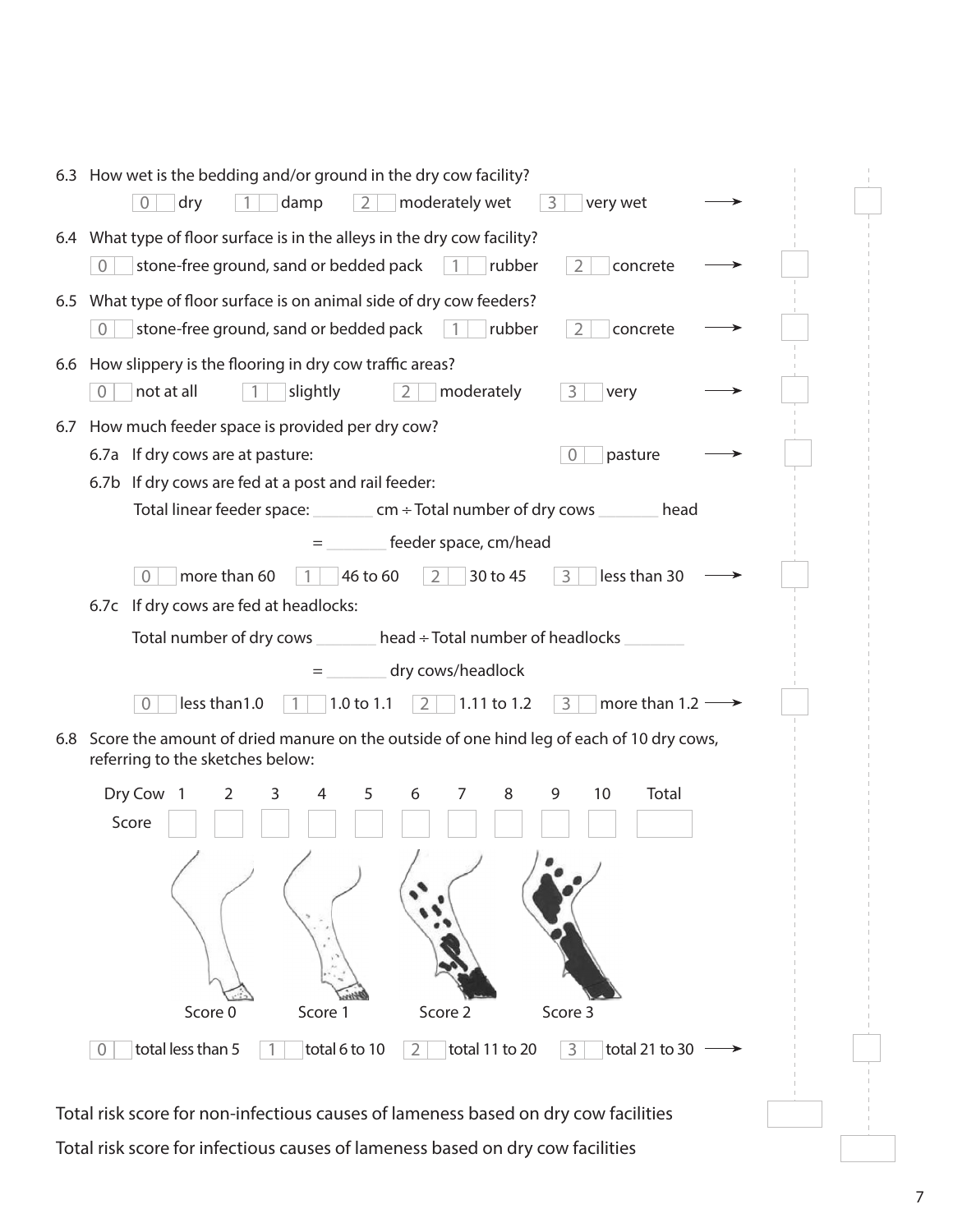## Section 7: Management Practices for Dry Cows

| 7.1 | What percentage of dry cows have their hooves examined and/or trimmed just before<br>dry-off or between dry-off and calving?                                      |
|-----|-------------------------------------------------------------------------------------------------------------------------------------------------------------------|
|     | more than 80%<br>50 to 80%<br>less than 50%<br>0%<br>2<br>3<br>$\Omega$                                                                                           |
| 7.2 | How do you decide when to examine dry cows for injuries or hoof lesions?                                                                                          |
|     | only when an animal is seen to be limping<br>when limping or at scheduled exam<br>$\Omega$                                                                        |
|     | 3<br>only at scheduled examination<br>$\overline{2}$<br>animals are never examined                                                                                |
| 7.3 | When cows are identified as lame or when a visible lesion is seen, when are they treated?                                                                         |
|     | within 1 week after detection<br>immediately<br>$\overline{0}$                                                                                                    |
|     | at next trimmer visit<br>$\overline{2}$<br>3<br>not treated                                                                                                       |
| 7.4 | Do dry cows walk through a disinfectant foot bath at regular intervals (e.g., once a week)?                                                                       |
|     | Yes<br>3<br>No                                                                                                                                                    |
| 7.5 | Are dry cows introduced to higher dietary concentrate levels at least 2 weeks before<br>calving to provide a smooth transition from close-up to lactation ration? |
|     | Yes<br>3<br>No                                                                                                                                                    |
|     |                                                                                                                                                                   |
|     | Total risk score for non-infectious causes of lameness based on dry cow management                                                                                |
|     | Total risk score for infectious causes of lameness based on dry cow management                                                                                    |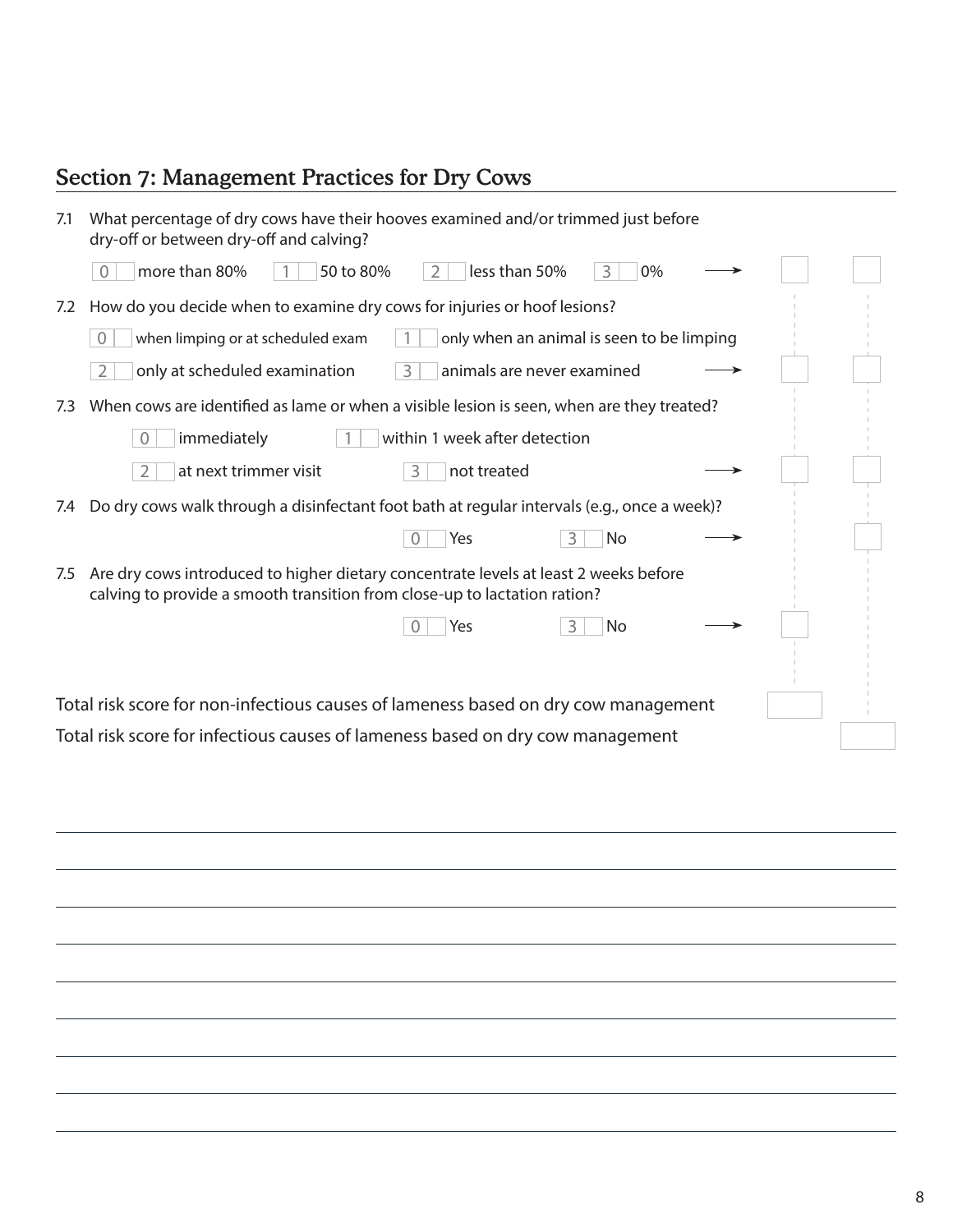## Section 8: Facilities for Lactating Cows

| If loose housing (no stalls), what type of of foundation (under bedding) are lactating    |
|-------------------------------------------------------------------------------------------|
|                                                                                           |
|                                                                                           |
|                                                                                           |
|                                                                                           |
|                                                                                           |
|                                                                                           |
|                                                                                           |
|                                                                                           |
|                                                                                           |
|                                                                                           |
|                                                                                           |
|                                                                                           |
|                                                                                           |
|                                                                                           |
|                                                                                           |
| Average Lactating Cow Body Weight (lb/kg)<br>1000/454 1200/545 1400/636 1600/726 1800/817 |
| 54/137                                                                                    |
| 72/183                                                                                    |
|                                                                                           |
|                                                                                           |
|                                                                                           |
|                                                                                           |
|                                                                                           |
|                                                                                           |
|                                                                                           |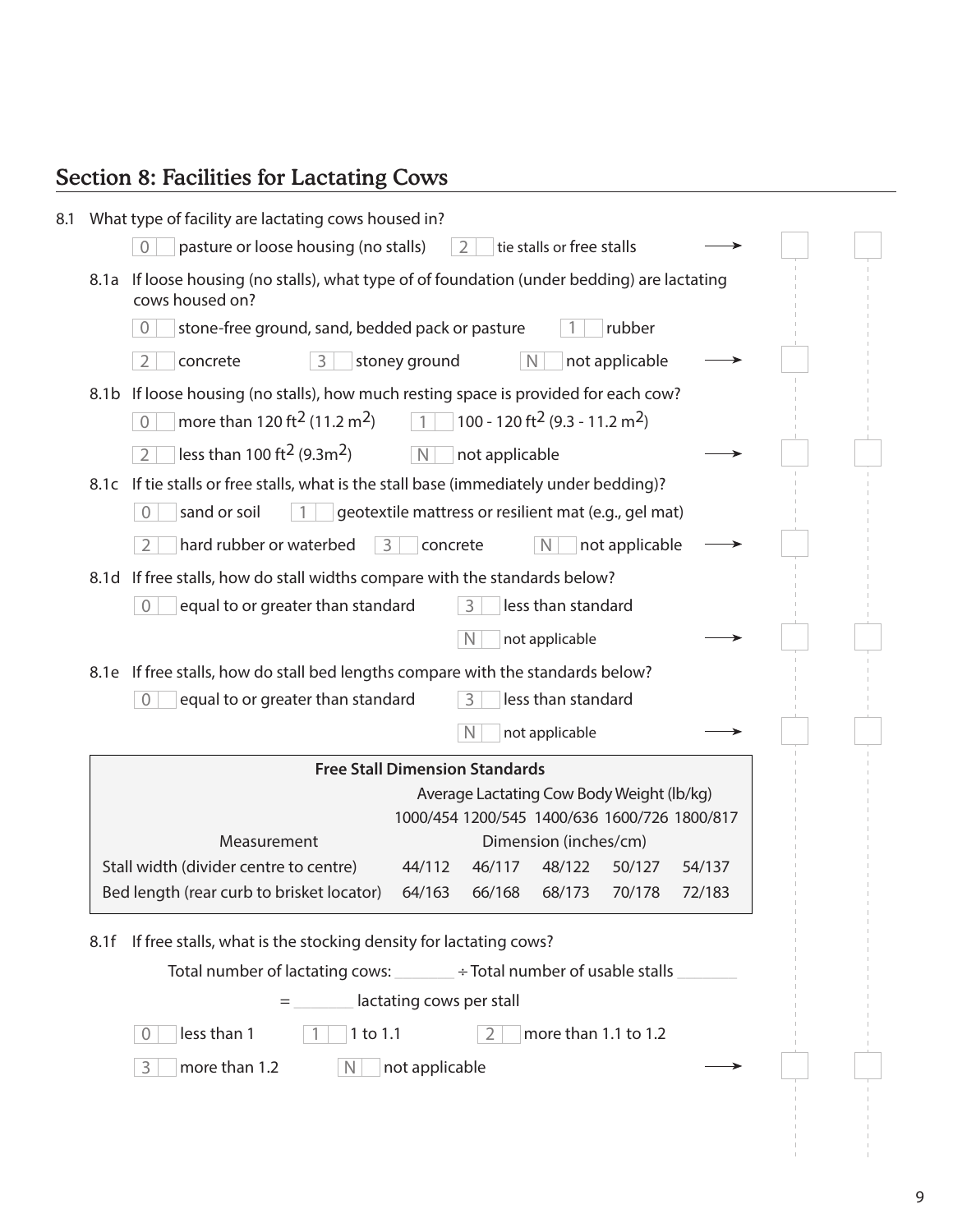|     | 8.2 On average, how deep is the bedding in loose housing areas or stalls?                                          |  |  |  |  |
|-----|--------------------------------------------------------------------------------------------------------------------|--|--|--|--|
|     | pasture or more than 10 cm (4 in)<br>6 to 10 cm (2.5 to 4 in)<br>$\Omega$                                          |  |  |  |  |
|     | 2 to 5 cm (1 to 2 in)<br>less than 2 cm (1 in)<br>$\overline{2}$<br>3                                              |  |  |  |  |
|     | 8.3 How wet is the bedding in loose housing area or stalls?                                                        |  |  |  |  |
|     | moderately wet<br>damp<br>$\overline{2}$<br>3<br>very wet<br>dry<br>$\overline{0}$                                 |  |  |  |  |
|     | 8.4 What type of floor surface is in animal alleys?                                                                |  |  |  |  |
|     | stone-free ground, sand or bedded pack<br>rubber<br>concrete<br>$\overline{0}$<br>$\mathcal{L}$                    |  |  |  |  |
|     | 8.5 What type of floor surface is on animal side of lactating cow feeders?                                         |  |  |  |  |
|     | stone-free ground, sand or bedded pack<br>rubber<br>$\Omega$<br>$\mathcal{D}$<br>concrete                          |  |  |  |  |
|     | 8.6 What type of floor surface is in the pre-milking holding pen?                                                  |  |  |  |  |
|     | rubber<br>no holding pen<br>concrete<br><sup>N</sup>                                                               |  |  |  |  |
|     | 8.7 What type of floor surface is in the area where cows are milked?                                               |  |  |  |  |
|     | rubber<br>concrete or metal<br>0                                                                                   |  |  |  |  |
|     | 8.8 How slippery is the flooring in lactating cow traffic areas?                                                   |  |  |  |  |
|     | not at all<br>moderately<br>slightly<br>2<br>3<br>$\Omega$<br>very                                                 |  |  |  |  |
| 8.9 | Are cows required to make any sharp turns as they travel to or from milking or feeding?                            |  |  |  |  |
|     | No<br>Yes                                                                                                          |  |  |  |  |
|     | 8.10 How much feeder space is provided per lactating cow?                                                          |  |  |  |  |
|     | 8.10a If lactating cows are at pasture:<br>pasture<br>$\overline{0}$                                               |  |  |  |  |
|     | 8.10b If lactating cows are fed at a post and rail feeder:                                                         |  |  |  |  |
|     | Total linear feeder space: $\_\_\_\_$ cm ÷ Total number of dry cows<br>head                                        |  |  |  |  |
|     | feeder space, cm/head                                                                                              |  |  |  |  |
|     | less than 30<br>more than 60<br>30 to 45<br>46 to 60<br>3<br>0<br>2                                                |  |  |  |  |
|     | 8.10c If lactating cows are fed at headlocks:                                                                      |  |  |  |  |
|     | Total number of lactating cows<br>head ÷ Total number of headlocks                                                 |  |  |  |  |
|     | lactating cows/headlock                                                                                            |  |  |  |  |
|     | less than 1.0<br>1.0 to 1.1<br>1.11 to 1.2<br>more than $1.2 \rightarrow$<br>$\overline{2}$<br>3<br>$\overline{0}$ |  |  |  |  |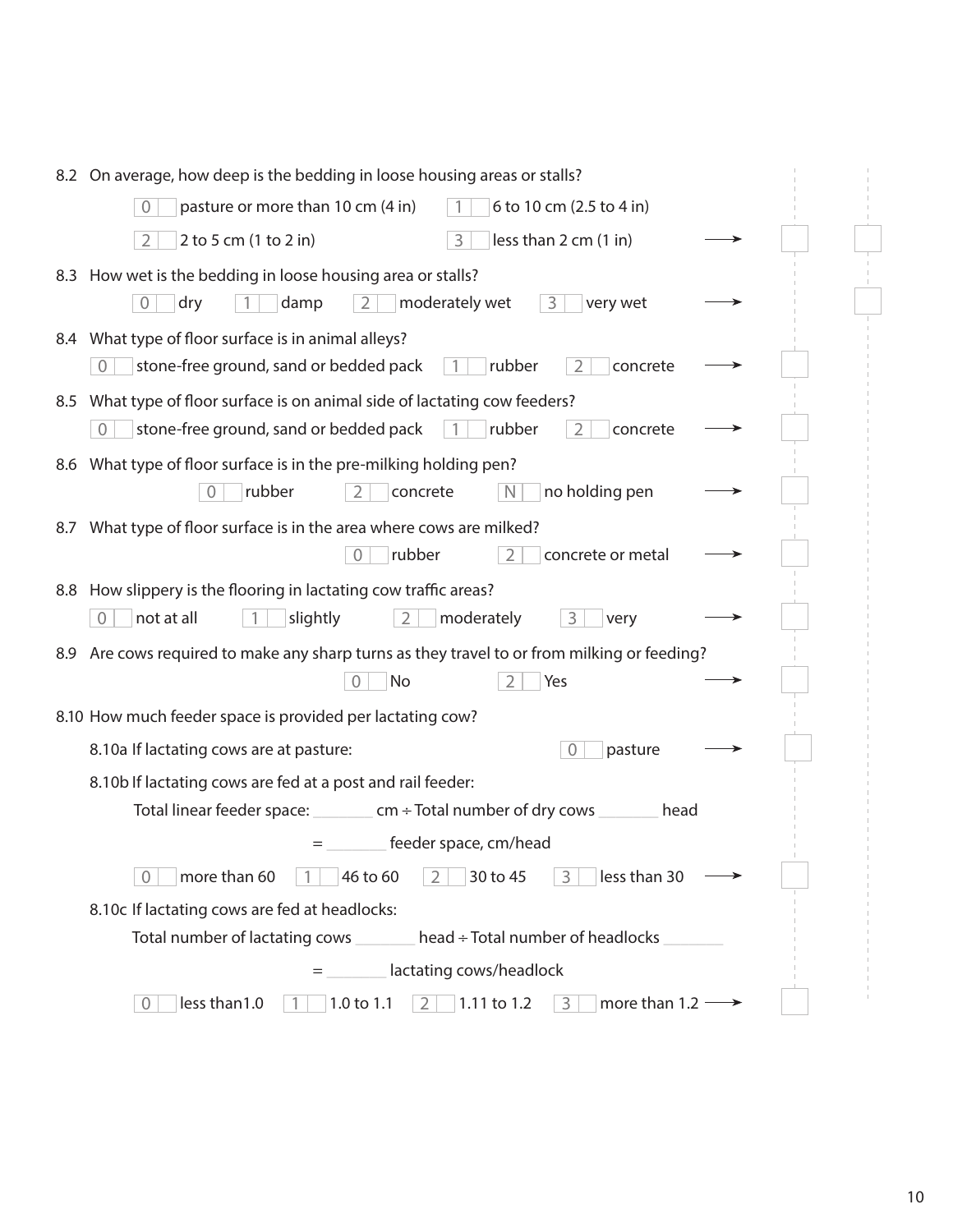

### Section 9: Management Practices for Lactating Cows

| 9.1 | When are lactating cows examined for injuries or hoof lesions?                                                |  |
|-----|---------------------------------------------------------------------------------------------------------------|--|
|     | when limping or at scheduled exam<br>only when an animal is seen to be limping                                |  |
|     | only at scheduled examination<br>animals are never examined<br>3                                              |  |
| 9.2 | When cows are identified as lame or when a lesion is found, when are they treated?                            |  |
|     | within 1 week after detection<br>immediately                                                                  |  |
|     | at next trimmer visit<br>not treated<br>3                                                                     |  |
| 9.3 | In the course of a year, how many times does each cow have her hooves examined and, if<br>necessary, trimmed? |  |
|     | 3 times<br>twice<br>never<br>once                                                                             |  |
| 9.4 | Do lactating cows routinely walk through a footbath containing disinfectant solution?                         |  |
|     | No (go to question 9.5)<br>Yes (answer questions 9.4a to 9.4f)<br>13                                          |  |
|     |                                                                                                               |  |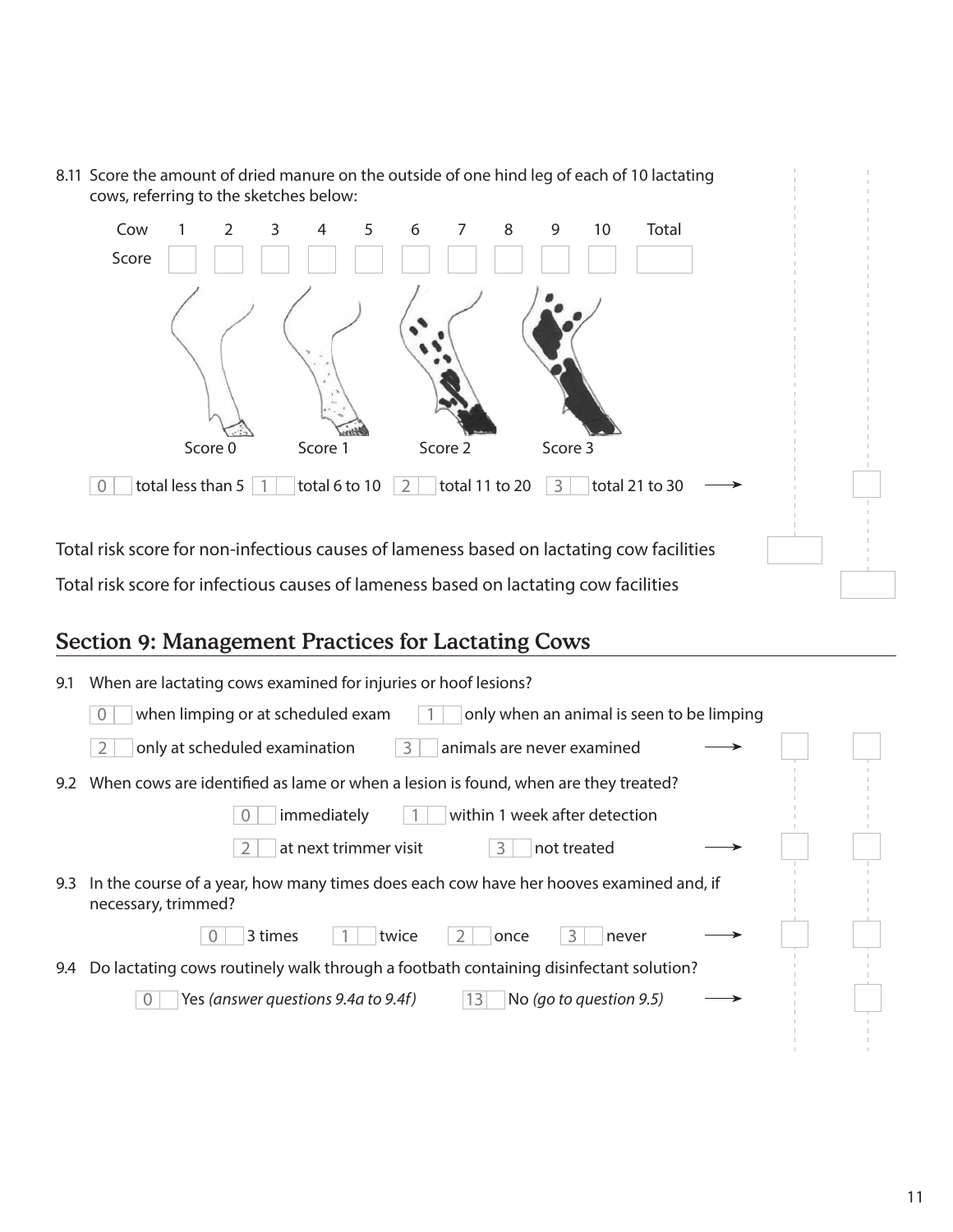|                                                                                                                                                                                    | 9.4a Footbath length:<br>more than $3 \text{ m}$ (10 ft)<br>$\overline{0}$               |  |  |  |  |  |  |
|------------------------------------------------------------------------------------------------------------------------------------------------------------------------------------|------------------------------------------------------------------------------------------|--|--|--|--|--|--|
|                                                                                                                                                                                    | 2 to 3 m (6.5 to 10 ft)<br>less than $2 \text{ m}$ (6.5 ft)<br>2                         |  |  |  |  |  |  |
|                                                                                                                                                                                    | 9.4b Footbath liquid depth: 0<br>more than 10 cm (4 in)                                  |  |  |  |  |  |  |
|                                                                                                                                                                                    | less than 6 cm (2.5 in)<br>6 to 10 cm (2.5 to 4 in)<br>$\overline{2}$                    |  |  |  |  |  |  |
| 9.4c Can cows step around the footbath to avoid immersion?                                                                                                                         |                                                                                          |  |  |  |  |  |  |
|                                                                                                                                                                                    | No<br>Yes                                                                                |  |  |  |  |  |  |
| 9.4d Do you rinse cows' feet before they enter a footbath?                                                                                                                         |                                                                                          |  |  |  |  |  |  |
|                                                                                                                                                                                    | Yes<br>No                                                                                |  |  |  |  |  |  |
| 9.4e How often does each cow walk through a footbath?                                                                                                                              |                                                                                          |  |  |  |  |  |  |
|                                                                                                                                                                                    | more than 4 times/week<br>2 to 4 times/week<br>$\overline{0}$                            |  |  |  |  |  |  |
|                                                                                                                                                                                    | from once/week to once/month<br>3<br>less than once per month                            |  |  |  |  |  |  |
| 9.4f                                                                                                                                                                               | How often do you depart from this schedule?                                              |  |  |  |  |  |  |
|                                                                                                                                                                                    | seldom<br>often<br>$\overline{0}$<br>sometimes<br>3<br>never<br>2                        |  |  |  |  |  |  |
| 9.4g How many cows pass through a footbath before you renew the treatment product?                                                                                                 |                                                                                          |  |  |  |  |  |  |
|                                                                                                                                                                                    | fewer than 100<br>100 to 200                                                             |  |  |  |  |  |  |
|                                                                                                                                                                                    | 201 to 300<br>$\overline{3}$<br>more than 300<br>2                                       |  |  |  |  |  |  |
| On average, during the course of a day, how long are cows required to stand where they<br>9.5<br>cannot lie down (e.g., pre-milking holding pen, lockups for preg checking, etc.)? |                                                                                          |  |  |  |  |  |  |
| 1 to 2 hours<br>30 minutes to 1 hour<br>$\Omega$                                                                                                                                   |                                                                                          |  |  |  |  |  |  |
|                                                                                                                                                                                    | 2 to 3 hours<br>more than 3 hours<br>3<br>not applicable<br>$\overline{2}$<br>N          |  |  |  |  |  |  |
| 9.6                                                                                                                                                                                | Do cows ever experience heat stress to the extent that they spend additional time        |  |  |  |  |  |  |
|                                                                                                                                                                                    | standing to dissipate heat?<br>No<br>Yes                                                 |  |  |  |  |  |  |
| 9.7                                                                                                                                                                                | Are first-calf heifers mixed with older cows when they begin their lactations?           |  |  |  |  |  |  |
|                                                                                                                                                                                    | no, first calf heifers are grouped separately<br>$\overline{0}$<br>yes                   |  |  |  |  |  |  |
|                                                                                                                                                                                    |                                                                                          |  |  |  |  |  |  |
|                                                                                                                                                                                    | Total risk score for non-infectious causes of lameness based on lactating cow management |  |  |  |  |  |  |
|                                                                                                                                                                                    | Total risk score for infectious causes of lameness based on lactating cow management     |  |  |  |  |  |  |
|                                                                                                                                                                                    |                                                                                          |  |  |  |  |  |  |